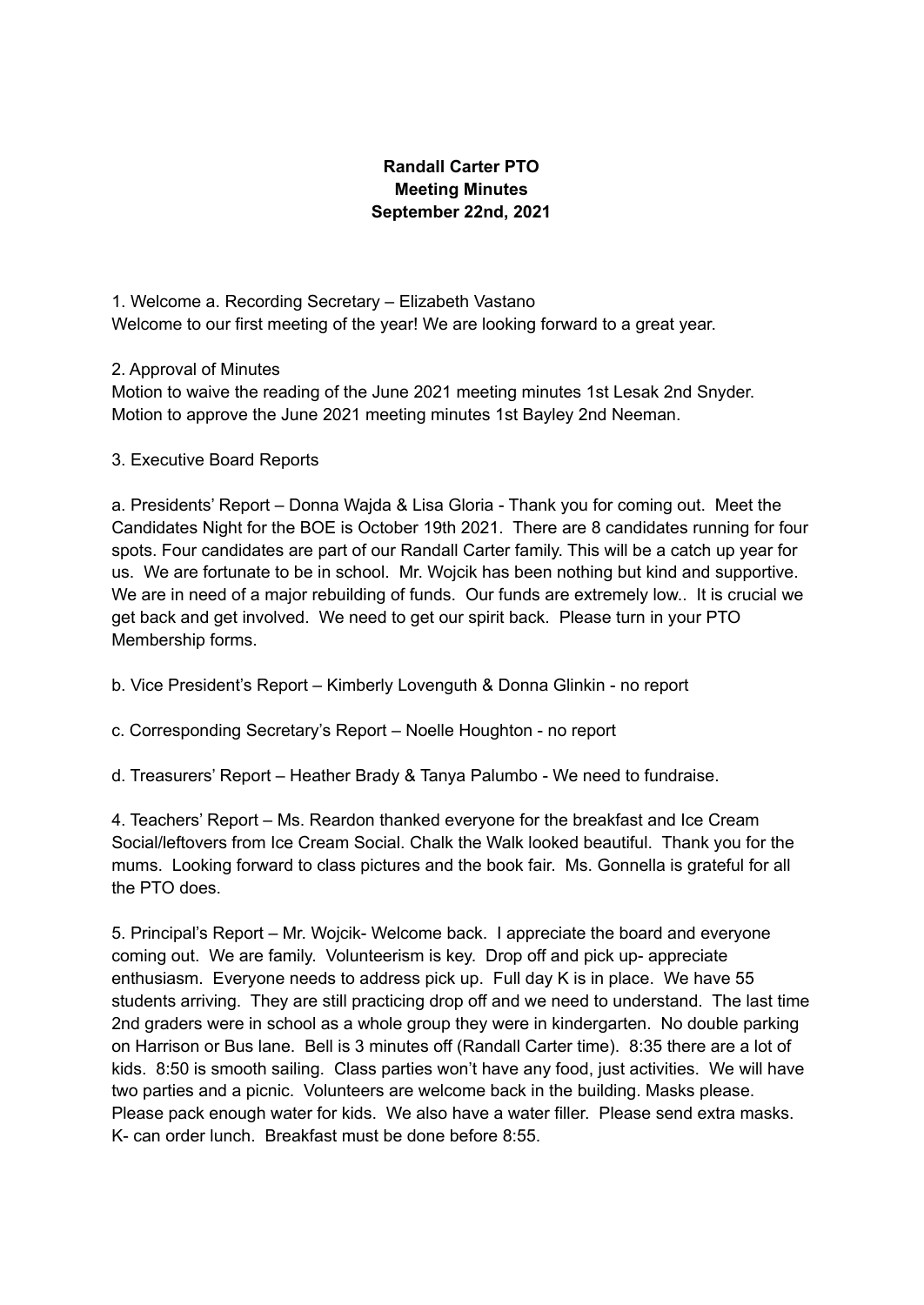6. Committee Reports

a. 50/50 Raffle - Donna Wajda & Lisa Gloria - more information to follow

b. Beautification – Noelle & Steve Houghton- Decorations and plants look great. Please donate during the Harvest Sale to beautification.

c. Birthday Books - Tara Martin & Melody Federico - Every month there will be a day kids who have a birthday that month get a book. We do need new book donations.

d. Board of Ed. Liaison – Summer Sheikh - no report

e. Book Fair – Noelle Houghton- online with one day in person shopping. There will be an ewallet. This is a big fundraiser for us. There will be a Family Fun Night.

f. Box Tops – Noelle Houghton - keep scanning

g. Class Parent Coordinator – Elizabeth Vastano & Summer Sheikh - Please sign up for class parent if you are interested. We definitely need more class parents. Please send in your class party money.

h. Class Photos – Lisa Gloria & Heather Brady- tomorrow is picture day. You will receive a composite class picture. SAVE5 is the the code for spending over \$40.

i. Clubs at Carter - Donna Wajda & Lisa Gloria - Flyers will go home this week. 13 students per club. \$65 per child. Link opens 9/28. There won't be any free clubs this year for free and reduced lunch.

j. Cultural Enrichment - Laura Mazza - 10/28 will be first Responder's Day & the Veteran's Day assembly will be virtual.

l. Fall Fundraiser – Chung Wallace - Mr. Cupcakes. Paper forms will go out. You will have them in time for Halloween. There may be allergens in the cupcakes. You can order until 10/15.

m. Fall Plant Sale – Kim Snyder & Tara Martin - orders due 9/27 delivery 10/8.

n. Family FUNDraisers – Donna Glinkin & Kim Lovenguth - Tuesday is Anthony Franco'splease bring the flyer.

o. Family Fun Night - Liz O'Melia & Vanessa Ormeno - Movie Night will be in the spring. Working on additional ideas.

p. Family Fun Night Halloween - Lisa Gloria, Donna Macrone & Vanessa Ormeno - We are having our first ever Trunk or Treat.

q. Family Fun Sports - Liz O'Melia & Ariana Adamo - TBD

r. Field Day - Donna Wajda & Tara Martin - will be in the spring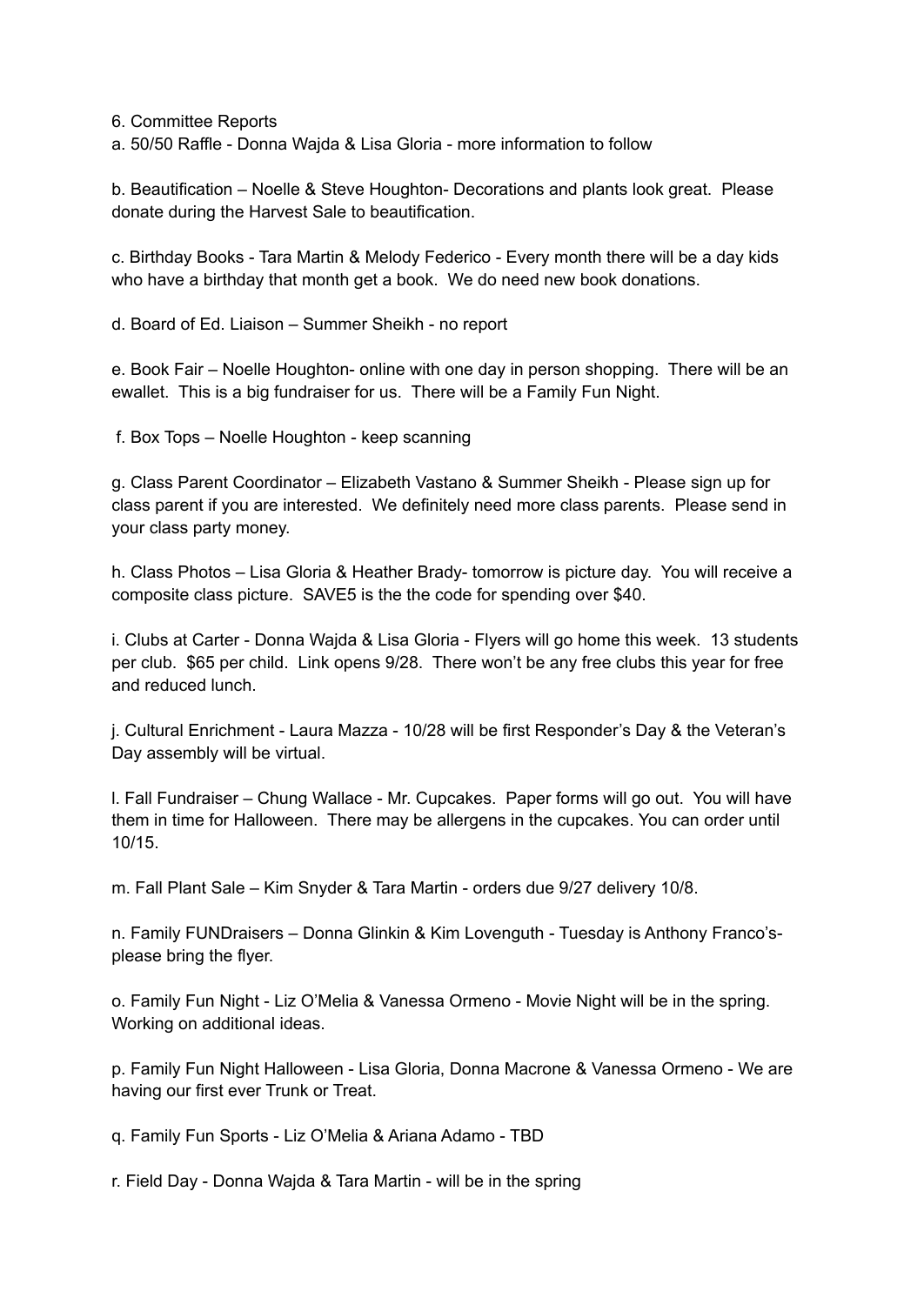s. Food Advisory – Bianca Bayley - no meetings as of yet

t. Food Drive - Heather Brady - Information is forthcoming. Usually in January. The Leftover ice cream was donated.

u. 5th Grade Committee - Elizabeth Vastano, Liz O'Melia, Lisa Koppenal, Aimee Bongiovanni - Information is forthcoming.

v. 5th Grade T- Shirts - Kim Snyder - Information is forthcoming.

w. 5th Grade LEADS - Cristina Funiciello - Information is forthcoming.

x. 5th Grade Mixer - Kim Snyder, Aimee Bongiovanni & Poonam Kalinani - Information is forthcoming.

y. Holiday Boutique - Ariana Adamo - planning in process

z. Ice Cream Social - Heather Brady, Sara Outwater & Helen Meyers - huge success. Sodexo supplied the ice cream. Leftovers were donated.

aa. Lost & Found - Lisa Laurenzi - please mark your childrens items.

bb. PTO Membership – Dayamin Morales - please send in your membership forms and \$7.00.

cc. Publicity - Erin Mills - share events in local paper

dd. May Plant Sale - Kim Snyder & Tara Martin - Information is forthcoming.

ee. School Picnic - Donna Wajda & Lisa Gloria - Information is forthcoming.

ff. Spirit Wear – Anne Marie Kuybida & Marissa Jenkins- there are some great items available this year. Check out the display case.

gg. Spring Fundraiser - Chung Wallace- Information is forthcoming.

hh. Talent Show - Laura Mazza - Information is forthcoming.

ii. Teacher Appreciation - Bianca Bayley & Lauren Leiman- Information is forthcoming.

jj. Wayne Alliance - Donna Glinkin & Kim Lovenguth - no report

kk. WSPA – Summer Sheik- Keep an eye out for information and check out the Wayne Special Services page.

h ll. Yearbook – Elizabeth Vastano - All pictures must be taken on school grounds. Please send pics to 2022rcyearbook.com